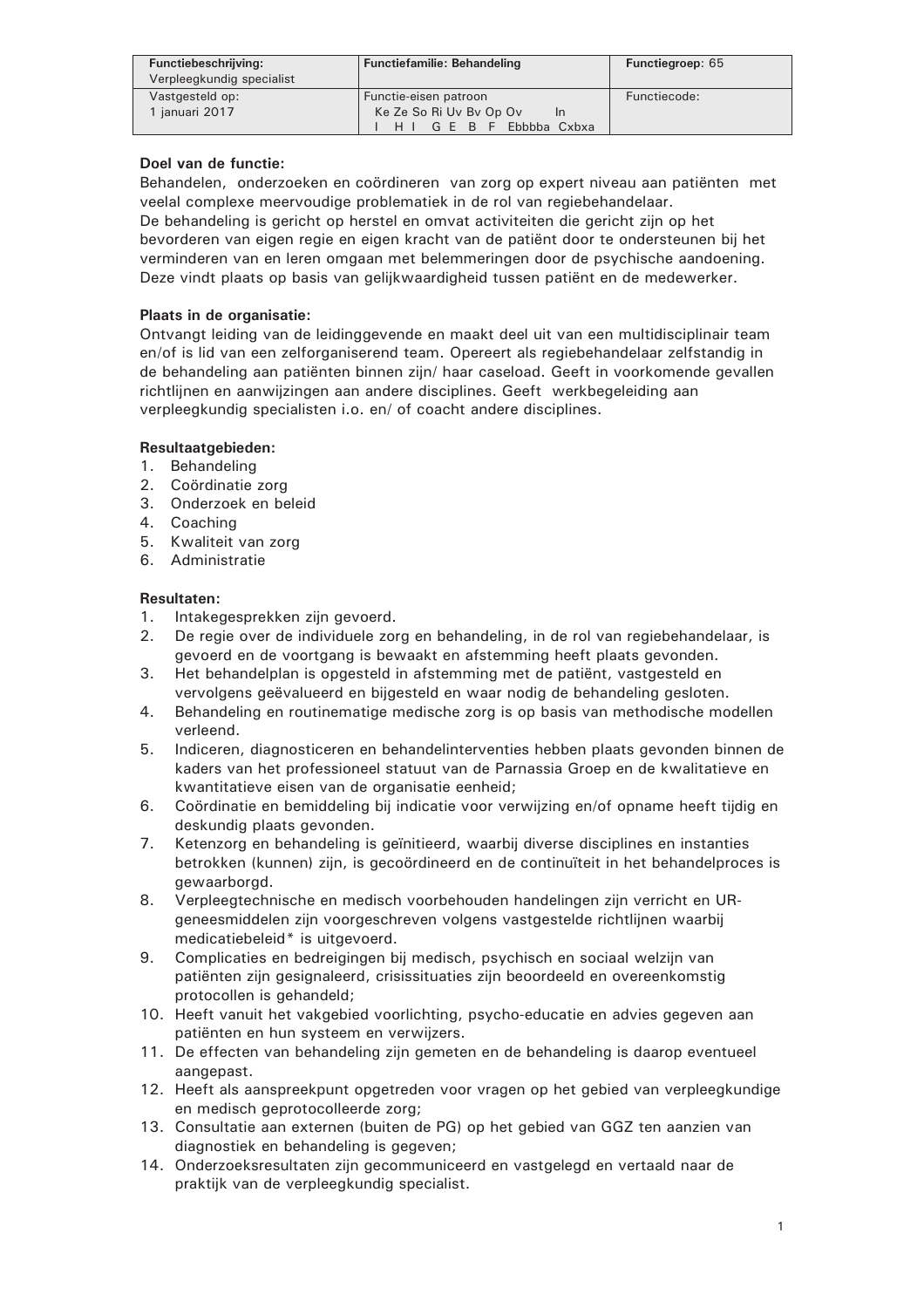| Functiebeschrijving:<br>Verpleegkundig specialist | <b>Functiefamilie: Behandeling</b>  | <b>Functiegroep: 65</b> |
|---------------------------------------------------|-------------------------------------|-------------------------|
| Vastgesteld op:                                   | Functie-eisen patroon               | Functiecode:            |
| 1 januari 2017                                    | Ke Ze So Ri Uv By Op Ov<br>In       |                         |
|                                                   | GFRF<br>Ebbbba Cxbxa<br>$H$ $\perp$ |                         |

- 15. Het zorgaanbod is zichtbaar verbeterd, beleid en protocollen zijn hierop afgestemd.
- 16. Er is een zichtbare bijdrage geleverd aan de ontwikkeling, borging en kwaliteit van zorgprogramma's en behandelprotocollen en richtlijnen en wetenschappelijk onderzoek ten aanzien van het betreffende behandel en zorgaanbod.
- 17. Teams en medewerkers hebben d.m.v. ontvangen consulten en coaching hun professionele handelen kunnen verbeteren.
- 18. Werkbegeleiding is gegeven.
- 19. Patiëntgegevens zijn in het EPD geregistreerd, up-to-date, helder omschreven en zorgvuldig overgedragen.
- 20. Bouwt en onderhoud netwerken.
- 21. De kwaliteit van de geleverde behandeling van niet-zelfstandig bevoegde behandelaren is geborgd.

### Kennis:

Het diploma van Masterniveau Verpleegkundig specialist (NLQF7) is vereist. Tevens is kennis van de organisatie van belang. Ontwikkelingen binnen het eigen en aanverwante vakgebied(en) dienen te worden bijgehouden door middel van literatuurstudie en bij- en nascholing. Heeft aantoonbare didactische kennis en vaardigheden. Heeft kennis van en inzicht in diagnostiek, behandeltheorieën en -methoden en de toepassing hiervan.

### Zelfstandigheid:

Werkwijze, prioriteitsstelling en voortgangsbewaking vinden zelfstandig plaats binnen wettelijke kaders (wet BIG art 14), protocollen en beleidslijnen. Behandeld, vanuit de rol van regiebehandelaar zelfstandig patiënten binnen het eigen deskundigheidsgebied door middel van individuele, systemische of groepsgerichte behandelingen. Inzicht in de complexe problematiek is vereist om verschillende problemen te kunnen oplossen. Het nemen van initiatief en analytisch denkvermogen is vereist bij het coördineren van zorg en behandeling. Tevens is dit van belang bij het bevorderen van de kwaliteit van zorg en het ontwikkelen van interventies. Complexe zorg- en behandelvragen worden zelfstandig opgelost, ook bij afwezigheid van richtlijnen. Een proactieve en innovatieve houding is van belang. Bij organisatorische problemen is terugval mogelijk op de leidinggevende.

#### Sociale vaardigheden:

Vaardigheden als tact, empathie, kunnen luisteren, stimuleren en motiveren zijn vereist in de intensieve contacten met patiënten en hun systeem bij de behandeling. Tevens zijn overtuigingskracht, het overbruggen van tegengestelde belangen en het kunnen overwinnen van weerstanden van belang bij het coördineren van het zorg- en behandelproces en het afstemmen in multidisciplinair overleg. Bovenstaande vaardigheden zijn tevens van belang bij diverse complexe overleg- en afstemmingssituaties en bij het onderhouden van diverse externe contacten.

# Risico's, verantwoordelijkheden en invloed:

Is eindverantwoordelijk als regiebehandelaar. Verantwoordelijkheid wordt gedragen voor de coördinatie van algemeen medische zorg en behandelingen van patiënten met een intensieve en/of complexe zorgvraag. Heeft invloed op de kwaliteit en beleid van zorg en behandelingen, waarbij een sturende rol van belang is. Er bestaat risico op het veroorzaken van (im)materiële schade bij patiënten, hun omgeving en externe instanties. Ook kan er sprake zijn van het kunnen veroorzaken van imagoschade.

#### Uitdrukkingsvaardigheid:

Mondelinge en schriftelijke uitdrukkingsvaardigheden zijn vereist bij het opstellen van behandelplannen, voor het vastleggen van rapportage in het EPD, protocollen, onderzoek, publicaties, het houden van presentaties, het voeren van correspondentie, maken van beleidsvoorstellen en bij het geven van consulten, deskundigheidstrainingen en coaching.